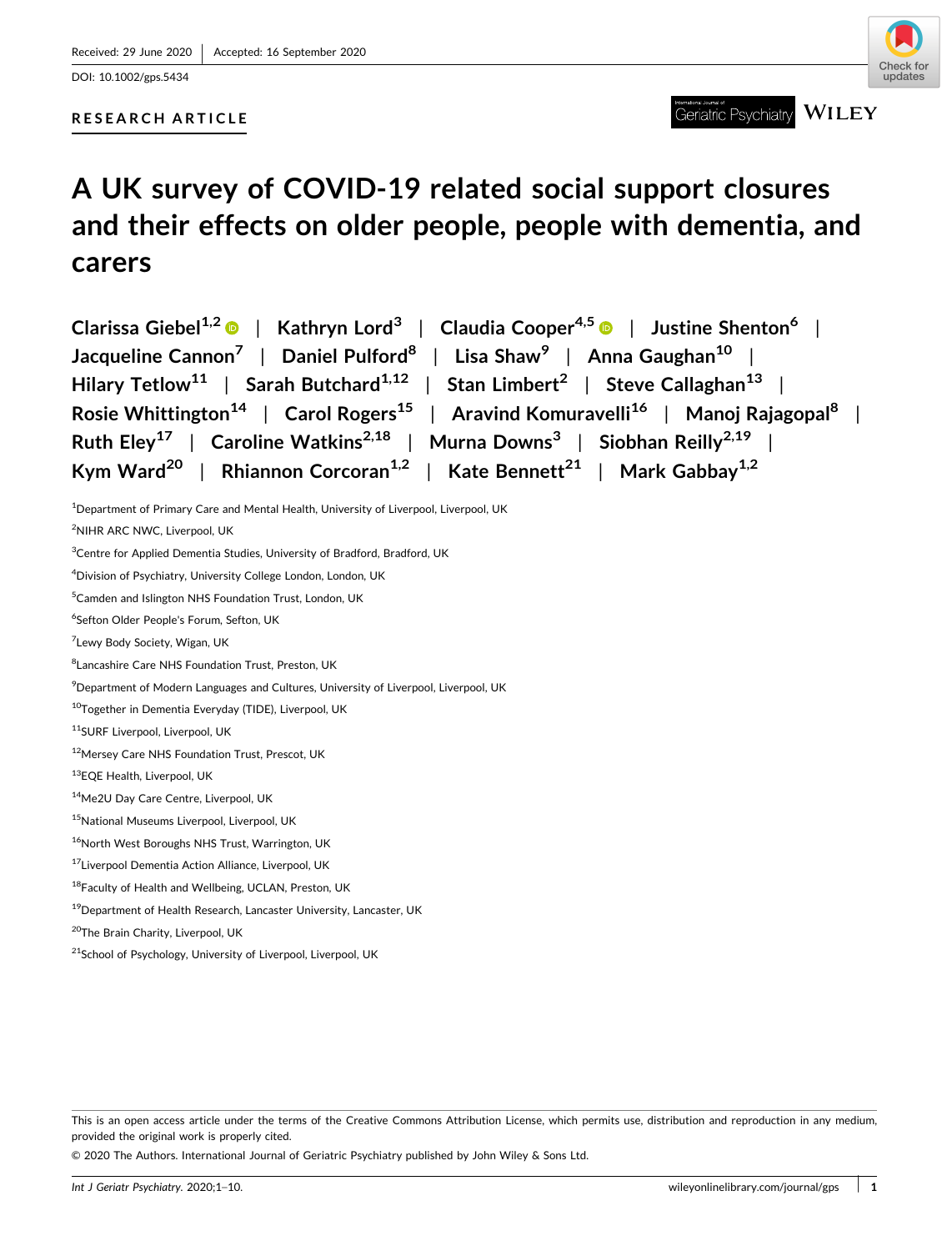Clarissa Giebel, University of Liverpool, Waterhouse Building 2nd Floor, 1‐5 Brownlow St, Liverpool L69 3GL, UK. Email: [Clarissa.giebel@liverpool.ac.uk](mailto:Clarissa.giebel@liverpool.ac.uk)

#### **Funding information**

National Institute for Health Research, Grant/ Award Number: ARC NWC; University of Liverpool, Grant/Award Number: COVID‐19 Strategic Research Fund

# **Abstract**

**Objectives:** The aim of this national survey was to explore the impact of COVID‐19 public health measures on access to social support services and the effects of closures of services on the mental well‐being of older people and those affected by dementia.

**Methods:** A UK‐wide online and telephone survey was conducted with older adults, people with dementia, and carers between April and May 2020. The survey captured demographic and postcode data, social support service usage before and after COVID‐19 public health measures, current quality of life, depression, and anxiety. Multiple linear regression analysis was used to explore the relationship between social support service variations and anxiety and well-being.

**Results:** Five hundred and sixty‐nine participants completed the survey (61 people with dementia, 285 unpaid carers, and 223 older adults). Paired samples *t*‐tests and *X*2 ‐tests showed that the mean hour of weekly social support service usage and the number of people having accessed various services was significantly reduced post COVID‐19. Multiple regression analyses showed that higher variations in social support service hours significantly predicted increased levels of anxiety in people with dementia and older adults, and lower levels of mental well‐being in unpaid carers and older adults.

**Conclusions:** Being unable to access social support services due to COVID contributed to worse quality of life and anxiety in those affected by dementia and older adults across the UK. Social support services need to be enabled to continue providing support in adapted formats, especially in light of continued public health restrictions for the foreseeable future.

#### **KEYWORDS**

caring, COVID‐19, dementia, quality of life, social care, well‐being

# **1** <sup>|</sup> **BACKGROUND**

The first case of COVID‐19 was reported on New Year's Eve 2019 in Wuhan, China, and has since spread globally, putting many nations into lockdown. In the UK, a nationwide lockdown was imposed from the 23rd of March which lasted for over 12 weeks, not allowing people to go outside the home more than once a day and only for exercise or essential trips, such as grocery shopping or picking up medication. People aged  $70+$  years and those with underlying health conditions were not supposed to go outside at all and supposed to shield.

Across the globe, an estimated 50 million people are living with dementia, $<sup>1</sup>$  with many more caring for someone with dementia. As</sup> there is currently no disease modifying treatment, social care accounts for the great majority of dementia care costs. While residential care accounts for most of these costs, costs also include peer support groups, respite care, day care centres, and befriending

#### **Key points**

- � Social support service usage for dementia has decreased significantly since the pandemic
- � Higher variations in social support service usage compared to pre‐pandemic levels were associated with increased levels of anxiety in older adults and people with dementia
- � Greater variation in social support service usage was also linked to lower levels of mental well‐being in unpaid carers and older adults
- � The changes to social support services as a result of COVID‐19 public health restrictions are thus linked to wider well-being of people with dementia, carers, and older adults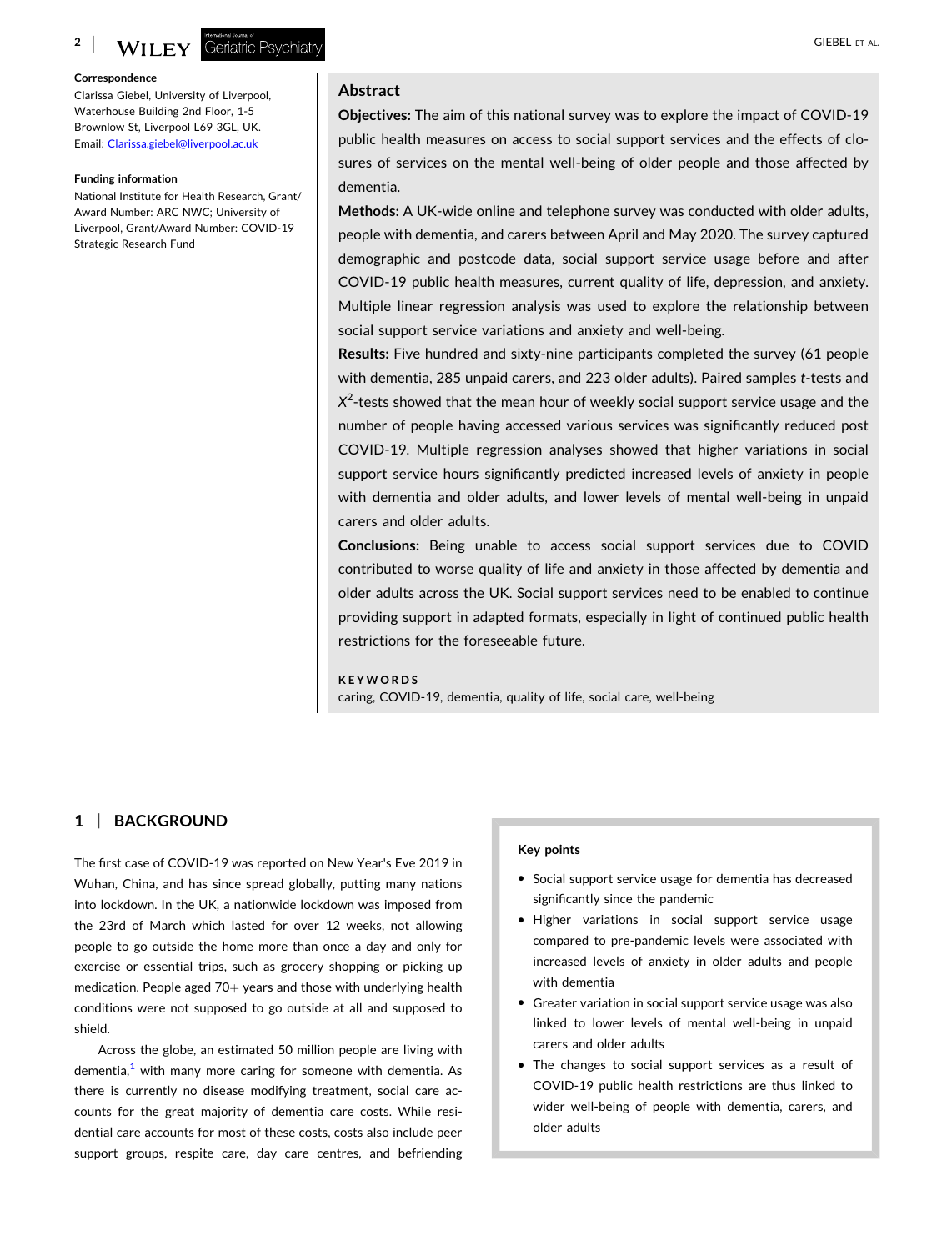services which provide vital activities and care for people living with dementia (PLWD) living in their own homes. Some of these social support services are provided by the voluntary sector, whilst others are provided by the governmental social care system, with some services being subject to financial support to access, whilst others have to be paid for by the individuals themselves. Social support services are linked to improved levels of well-being<sup>[2,3](#page-9-0)</sup> and quality of life for people with dementia.<sup>4</sup> Older adults experience high rates of social isolation,<sup>[5](#page-9-0)</sup> and a third of UK older adults live alone.<sup>6</sup> Social support services can provide an important life line to support them live well and engage socially. Greater social engagement has been linked to lower levels of loneliness and depression, and higher quality of life. $7,8$ 

Even prior to the pandemic, access to dementia care varied with sociodemographic characteristics such as gender, area deprivation and ethnicity.<sup>[9,10](#page-9-0)</sup> Many PLWD living in the community have an unmet need for social company, $11$  and there can be a concern that the impacts of COVID may widen existing inequalities. A recent qualitative investigation in the UK has reported that people affected by dementia have experienced distress due to reduced availability of social services during the pandemic, with feelings of loss of control, un-certainty, and higher levels of carer burden discussed.<sup>[12](#page-9-0)</sup> However, to date no quantitative data have evidenced the impact of these service closures on mental well‐being.

Preliminary findings indicate that mental health in the general UK population has declined since the onset of the pandemic and associated social changes. $13$  However, to our knowledge, this is the first study of mental health and wellbeing that has specifically recruited PLWD, their family carers, and older people; and the first to explore how availability of social services for PLWD has changed with the pandemic.

This cross‐sectional survey had two aims as follows: (1) to explore how social support service access by older adults and those affected by dementia changed in March 2020, at the time when COVID‐related public health measures were imposed; and (2) to explore, in people who were receiving social support services prior to the pandemic, the relationship between any change in service availability and mental well‐being, anxiety, and depression symptoms. Social support is defined as community-based, non-residential care. We hypothesised that participants would report receiving on average fewer hours of social support after COVID‐19 public health measures were instigated, relative to the weeks before the shutdown; and that receiving fewer hours of social support would be associated with worse well‐being, anxiety, and depression among people who are in receipt of care services.

# **2** <sup>|</sup> **METHODS**

## **2.1** <sup>|</sup> **Sampling and procedures**

We recruited older adults aged  $65+$  years, people with dementia, and unpaid current and former carers of PLWD via: NIHR Join Dementia Research network, a UK‐based research registry for people with dementia, carers, and health volunteers interested in taking part in dementia research; social media; and third sector and social support service organisations, using mailing lists and newsletters, and direct approach by service providers via telephone or email. As potential participants were mostly approached via generic newsletters, social media announcements, and via existing and established networks with third sector organisations and service providers, methods also employed in the University College London COVID-19 social study,<sup>[14](#page-9-0)</sup> no data on response rate is available. The survey could be completed either online or via phone with a research team member.

The decision to include former carers arose from discussions amongst the research team, which includes academics, clinicians, those affected by dementia, service providers, and third sector organisations. The rationale for this was that former carers often continue to access social support services, mostly peer support groups, after the PLWD's death in the UK.

PLWD were assumed to have capacity when taking part in the online survey. For those who completed the survey over the phone, researchers assessed mental capacity at the beginning according to the Mental Capacity Act.<sup>[15](#page-9-0)</sup>

# **2.2** <sup>|</sup> **Survey variables**

We asked participants whether they were a PLWD, a current carer, former carer, or aged  $65+$  years. Respondents were invited to tick all categories that applied. For the first three categories (PLWD, current carer and former carer), no participants ticked more than one of these responses. Where respondents ticked aged  $65+$  years and one of the other three categories, they were categorised as a PLWD, current or former carer. Thus, no participant in the older adult category had caring responsibilities.

# **2.2.1** <sup>|</sup> **Demographic variables**

These included age, gender, ethnicity, and for people with dementia, dementia subtype if known. Postcode data were collected to generate an Index of Multiple Deprivation (IMD) quintile. The IMD is an index of neighbourhood deprivation generating one deprivation score for income, employment, education, health, crime, barriers to housing and services, and living environment. Quintile '1' indicates the least disadvantaged neighbourhoods, with quintile '5' indicating the most disadvantaged neighbourhoods.

# **2.2.2** <sup>|</sup> **Service receipt**

We developed a brief questionnaire based on consultations with people affected by dementia and clinicians as part of a previous ongoing study. We asked all participants to state types and levels of social support service access, which were recorded in hours per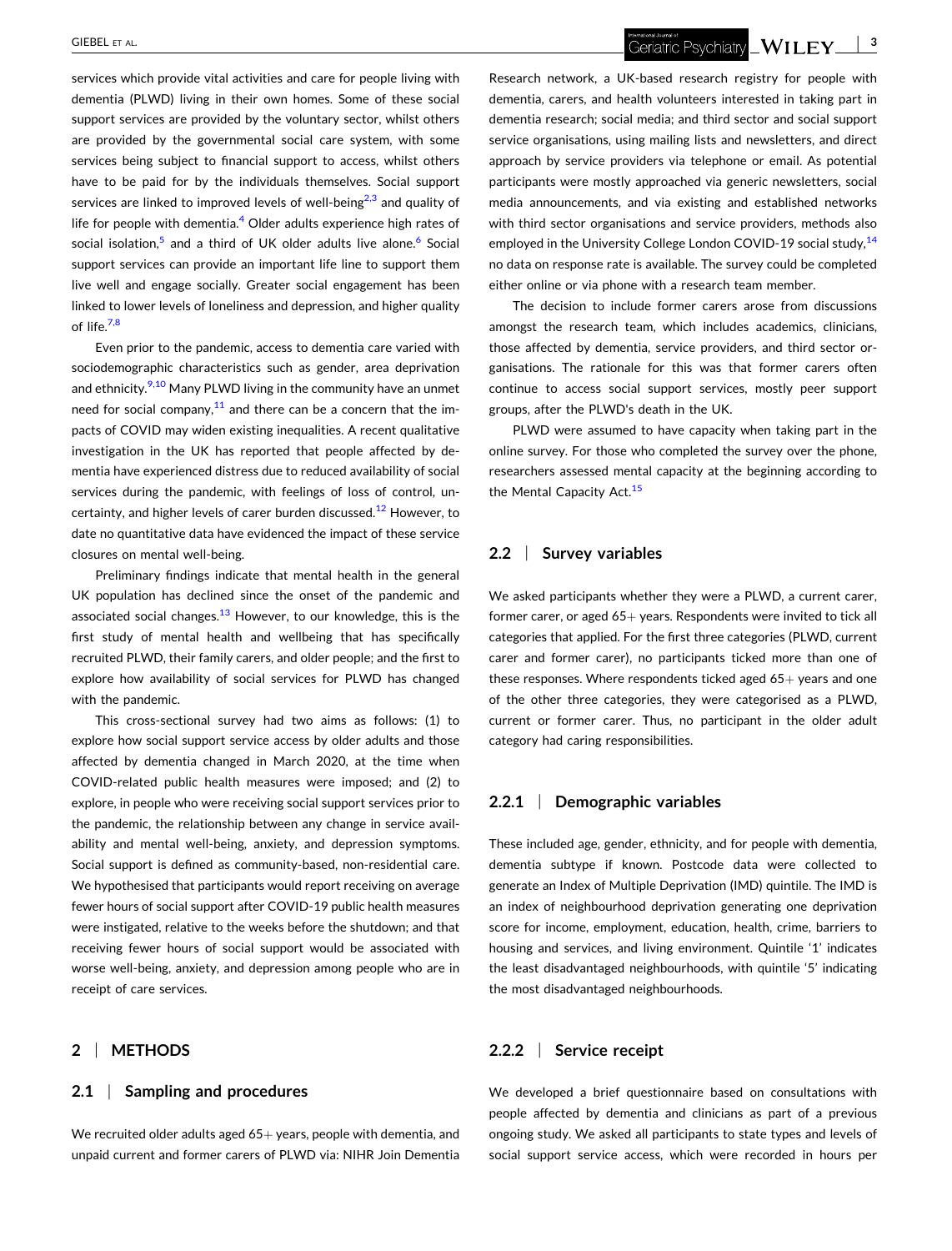LA TILEY Geriatric Psychiatry La Computer of the Second State of the Second State of the Second State of AL.

week, including paid carers, support groups, social activities in the community, respite, day care centres, meal deliveries, befriending and accompanying services, and others, pre‐ (T1) and post‐ (T2) COVID‐19 (measured as in a typical week before and since the UK lockdown on the 23rd of March). From this data, we calculated a variable of variations in social support service usage, by calculating the difference in total weekly hours between T2 and T1.

# **2.2.3** <sup>|</sup> **Psychological measures**

Participants were asked to complete the following validated scales: The Short Warwick‐Edinburgh Mental Well‐Being Scale (SWEMWBS) $16$ ; this measures quality of life via seven items on a 5‐point Likert scale, with higher scores indicating higher levels of well-being. The Generalised Anxiety Disorder 7 (GAD-7) $17$  to measure anxiety in the past 2 weeks, with higher scores indicating higher levels of anxiety. The Personal Health Questionnaire 9 (PHQ-9)<sup>18</sup> measured levels of depression in the past 2 weeks. Higher scores indicate higher levels of depression. A cut off score of 10 on the GAD‐7 and the PHQ‐9 indicate moderate anxiety and depression, respectively.<sup>[19](#page-9-0)</sup>

# **2.3** <sup>|</sup> **Data collection**

The survey could be completed either online or via phone with a research team member who completed the online survey with details provided by the participant. The current data are from the baseline of an ongoing, longitudinal survey. Data were collected from 17th April to 15th May. We obtained ethical approval from the University of Liverpool prior to study begin (Ref: 7626).

# **2.4** <sup>|</sup> **Data analysis**

We used SPSS 25 to analyse data. We used standard summary statistics to describe the data. A paired samples *t*‐test was used to compare the mean in hours of social support service usage before and since COVID. A Chi-square test was used to compare the number of people having used no social support services at T1 and T2. To assess caseness of anxiety and depression, the cut off score for the GAD‐7 and the PHQ‐9 were employed to categorise participants into those with ('1') and without ('0') anxiety and depression. For each group (PLWD, unpaid carers and older adults), multiple regression analyses were employed where variations in hours of social support service usage were found to be significantly correlated with the continuous measures of SWEMWBS, GAD‐7, and PHQ‐9, via previously conducted bivariate correlation analysis. Dummy variables were created for IMD quintiles, with Quintile 5 (most disadvantaged) as the reference category. We included age, gender, living situation, years of education, and IMD quintiles in regression analyses as covariates, whilst checking for multi‐collinearity.

Participants with complete missing data on the PHQ‐9, GAD‐7, and SWEMWBS were removed from the total sample. There were no cases with only one or two items missing on the scale, but instead the entire questionnaire was incomplete.

# **3** <sup>|</sup> **RESULTS**

#### **3.1** <sup>|</sup> **Demographic characteristics**

Six hundred sixty people participated in the survey, of which 25 were duplicates and 66 had large numbers of missing data, resulting in 569 participant cases included in this study (61 PLWD; 219 current carers; 66 former carers; 223 older adults). The majority of participants completed the survey online (93.5%).

The majority of participants were female (68%) and from a White ethnic background (97%) lived with other(s) (74%) and were retired (71%), with more participants living in less disadvantaged as opposed to more disadvantaged neighbourhoods, as measured by the IMD score. Most PLWD lived with and carers (had) cared for someone living with Alzheimer's disease dementia (41%), followed by mixed (23%) and vascular dementia (14%). PLWD and carers were on average 70  $(+/-10)$  and 61 ( $+/-13$ ) years of age, respectively, with the group of older adults interviewed who did not identify as living with dementia or being a carer for a person with dementia, having an average age of 72  $(+/-6)$ . Participants had on average 16  $(+/-4)$  years of education. Table [1](#page-4-0) shows all demographic characteristics of the sample by group.

#### **3.2** <sup>|</sup> **Social support service usage at T1 and T2**

Mean weekly hours of accessing social support services was 12.0 (SD  $=$  28.5; Skewness  $=$  4.5; Kurtosis  $=$  21.0) at T1 and 6.6 (SD  $=$  29.5; Skewness  $= 5.1$ ; Kurtosis  $= 24.9$ ) at T2 (paired  $t(390) = 4.894$ , *p* < .001). Two hundred and fifty‐one participants reported having received >0 h at T1 (31 PLWD, 156 current carers, 20 former carers, 44 older adults). Of those, the variation in mean number of hours between T1 and T2 was 9.0 (+/-23.4), ranging from  $-162$  to  $+168$ , with some participants experiencing fewer hours at T2, and others more hours.<sup>[1](#page-8-0)</sup>

Figure [1](#page-5-0) shows social support service usage at T1 and T2 by group. Engaging in social activities in the community, such as singing and dancing groups, was accessed the most at T1, followed by accessing peer support groups and receiving paid carers in the home, as well as day care centres. Few carers accessed respite care. PLWD and current carers accessed most services both at T1 and T2. Out of all types of services, paid carer support was the least affected, with access to all services having declined since the outbreak (except paid carer access for PLWD), and the number of people having accessed no support services having risen across all groups (in the total sample from 212 [37.3%] to 352 [61.9%]). Chi‐square test showed that the number of participants receiving no social support at T2 was significantly larger than at T1  $(X^2(1569) = 117.994, p < .001)$ .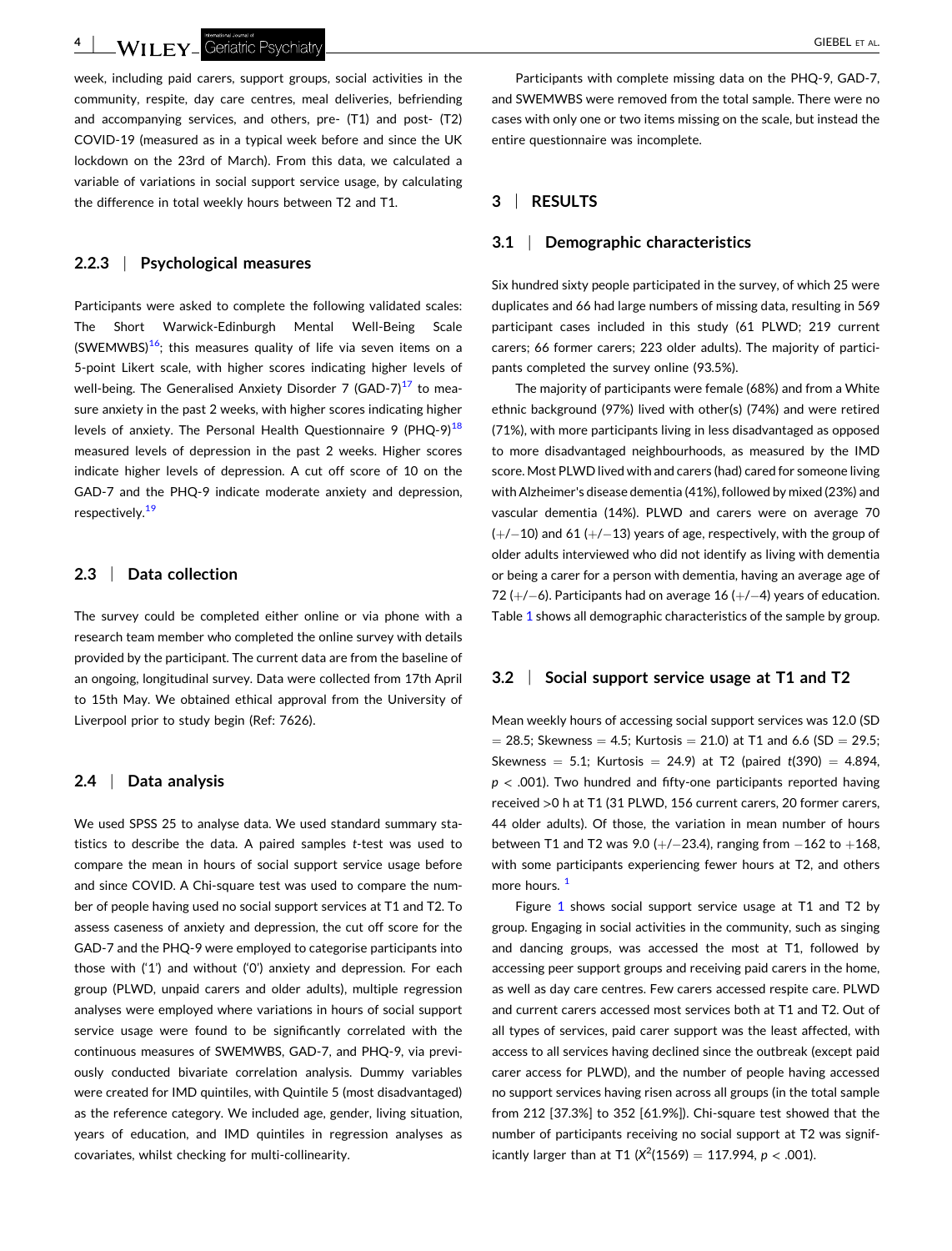# <span id="page-4-0"></span>**TABLE 1** Demographic characteristics

|                                        | People with             |                                      |                                    |                             |                                    |
|----------------------------------------|-------------------------|--------------------------------------|------------------------------------|-----------------------------|------------------------------------|
|                                        | dementia<br>$(n = 61)$  | <b>Current carers</b><br>$(n = 219)$ | <b>Former carers</b><br>$(n = 66)$ | Older adults<br>$(n = 223)$ | <b>Total sample</b><br>$(n = 569)$ |
| $N(\%)$                                |                         |                                      |                                    |                             |                                    |
| Gender                                 |                         |                                      |                                    |                             |                                    |
| Female                                 | 27 (44.3)               | 168 (77.1)                           | 55 (83.3)                          | 137 (61.7)                  | 387 (68.3)                         |
| Male                                   | 34 (55.7)               | 50 (22.9)                            | 11 (16.7)                          | 85 (38.3)                   | 180 (31.7)                         |
| Ethnicity                              |                         |                                      |                                    |                             |                                    |
| White                                  | 58 (95.1)               | 211 (96.3)                           | 65 (98.5)                          | 216 (98.2)                  | 550 (97.2)                         |
| <b>BAME</b>                            | 2(3.3)                  | 7(3.3)                               | 0                                  | 3(1.4)                      | 12(2.1)                            |
| Not wish to say                        | 1(1.6)                  | 1(0.5)                               | 1(1.5)                             | 1(0.5)                      | 4(0.7)                             |
| IMD quintile                           |                         |                                      |                                    |                             |                                    |
| $\mathbf{1}$                           | 12 (23.1)               | 54 (32.1)                            | 10 (19.2)                          | 61 (33.5)                   | 137 (30.2)                         |
| 2                                      | 16 (30.8)               | 50 (29.8)                            | 20 (38.5)                          | 44 (24.2)                   | 130 (28.6)                         |
| 3                                      | 10 (19.2)               | 32 (19.0)                            | 14 (26.9)                          | 37 (20.3)                   | 93 (20.5)                          |
| 4                                      | 10 (19.2)               | 14 (8.3)                             | 5(9.6)                             | 26 (14.3)                   | 55 (12.1)                          |
| 5                                      | 4 (7.7)                 | 18 (10.7)                            | 3(5.8)                             | 14 (7.7)                    | 39 (8.6)                           |
| Living situation                       |                         |                                      |                                    |                             |                                    |
| Living alone                           | 13 (21.3)               | 33(15.1)                             | 17 (26.2)                          | 79 (35.6)                   | 142 (25.1)                         |
| Living with someone                    | 48 (78.7)               | 185 (84.9)                           | 48 (73.8)                          | 143 (64.4)                  | 424 (74.9)                         |
| Employment status                      |                         |                                      |                                    |                             |                                    |
| Full-time                              | 2(3.3)                  | 42 (19.3)                            | 11 (16.9)                          | 7(3.2)                      | 62 (11.0)                          |
| Part-time                              | 2(3.3)                  | 43 (19.3)                            | 4(6.2)                             | 19 (8.6)                    | 67 (11.9)                          |
| Unemployed                             | 1(1.7)                  | 24 (11.0)                            | 2(3.1)                             | 2(0.9)                      | 29 (5.1)                           |
| Retired                                | 53 (88.3)               | 108 (49.5)                           | 46 (70.8)                          | 193 (87.3)                  | 400 (70.9)                         |
| Not wish to say                        | 2(3.3)                  | 2(0.9)                               | 2(3.1)                             | $\blacksquare$              | 6(1.1)                             |
| Type of dementia                       |                         |                                      |                                    |                             |                                    |
| Alzheimer's                            | 20 (32.8)               | 100 (46.5)                           | 6(23.1)                            |                             | 127 (41.4)                         |
| Mixed                                  | 13 (21.3)               | 49 (22.8)                            | 7(26.9)                            |                             | 69 (22.5)                          |
| Vascular                               | 11 (18.0)               | 27 (12.6)                            | 4(15.4)                            |                             | 43 (14.0)                          |
| Other                                  | 17 (27.9)               | 39(18.1)                             | 9(34.5)                            |                             | 68 (22.2)                          |
| Mean (SD), (range)                     |                         |                                      |                                    |                             |                                    |
| Age                                    | 70 ( $+/-10$ ), (45-88) | 61 ( $+/-13$ ), (23-89)              | 64 ( $+/-14$ ), (22-95)            | $72 (+/-6), (65-90)$        | $67 (+/-12), (22-95)$              |
| Years of education                     | $15 (+/-4), (4-25)$     | $16 (+/-4), (6-28)$                  | $17 (+/-4), (10-29)$               | $17 (+/-4), (7-25)$         | $16 (+/-4), (4-29)$                |
| Median (range)                         |                         |                                      |                                    |                             |                                    |
| GAD-7 total (possible range 0-<br>21)  | $7(0-20)$               | $6(0-21)$                            | $4(0-18)$                          | $1(0-18)$                   | $4(0-21)$                          |
| PHQ-9 total (possible range 0-<br>27)  | $9(0-24)$               | $5(0-21)$                            | $4(0-18)$                          | $2(0-19)$                   | $4(0-24)$                          |
| SWEMWBS total (possible<br>range 0-35) | $22(7-35)$              | $24(11-35)$                          | $25(12-35)$                        | $28(11-35)$                 | $26(7-35)$                         |

*Notes*: Higher scores on the GAD‐7, PHQ‐9, and the SWEMWBS indicate higher levels of anxiety, depression and well‐being, respectively. IMD Quintile 1 indicates the least disadvantaged neighbourhoods and Quintile five the most disadvantaged neighbourhoods.

Abbreviations: BAME, black and minority ethnic; GAD‐7, General Anxiety Disorder; PHQ‐9, Personal Health Questionnaire; SWEMWBS, Short Warwick and Edinburgh Mental Well‐Being Scale.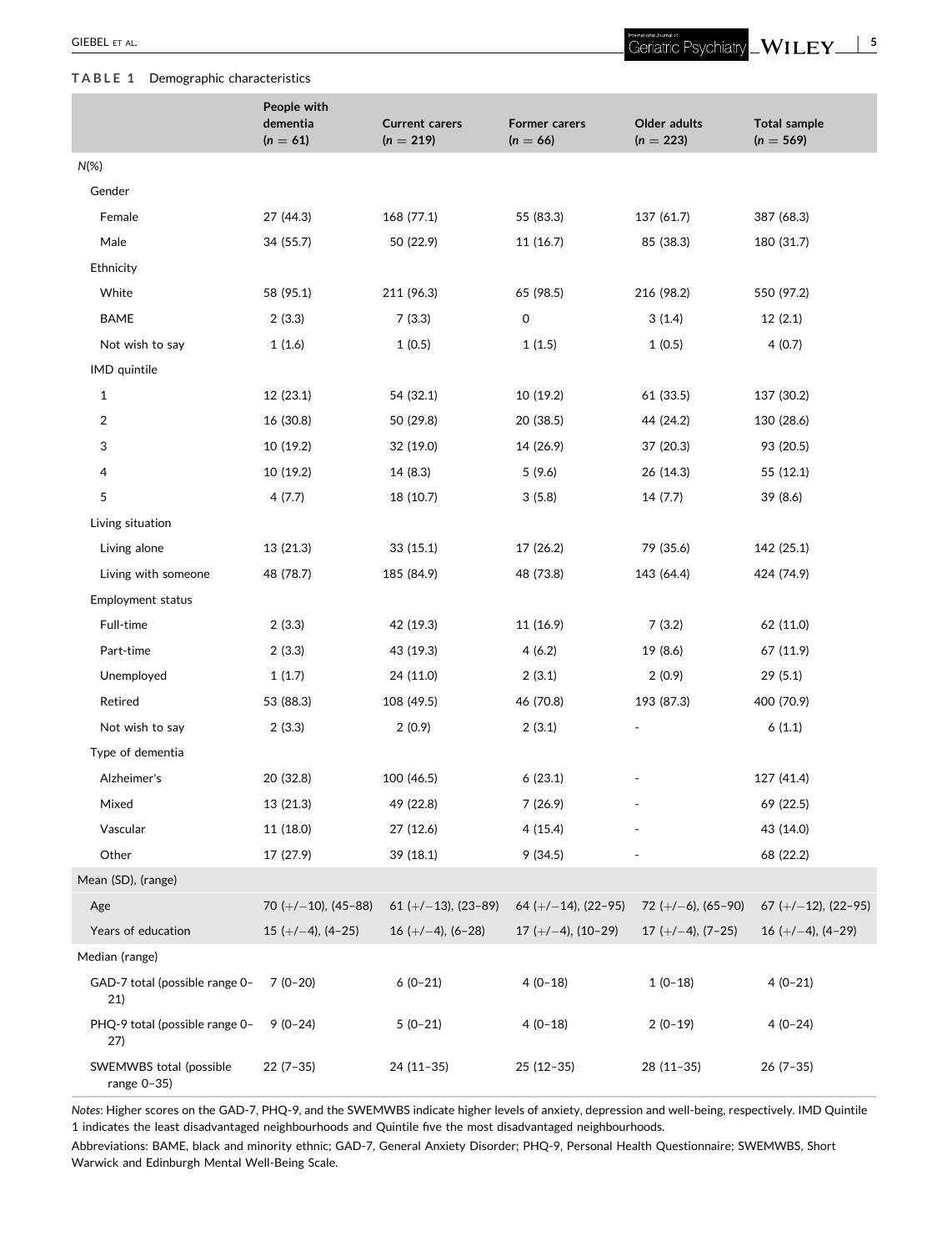<span id="page-5-0"></span>

**FIGURE 1** Social support service usage before and since COVID-19 lockdown by group. T1 = Before COVID-19 lockdown; T2 = Since COVID‐19 lockdown. Bar charts represent the proportion of participants within each group who reported having accessed individual social support services pre and since COVID

|                   | TABLE 2 Social support service usage before and since |  |  |  |
|-------------------|-------------------------------------------------------|--|--|--|
| COVID-19 lockdown |                                                       |  |  |  |

| Type of social support           | <b>T1</b>   | T <sub>2</sub> |
|----------------------------------|-------------|----------------|
| Paid carers                      | 99 (17.4%)  | 77 (13.5%)     |
| Support groups                   | 92 (16.2%)  | 31 (5.4%)      |
| Respite care                     | 14 (2.5%)   | 3(0.5%)        |
| Day care centre                  | 70 (12.3%)  | $5(0.9\%)$     |
| Home-delivered meals             | 22 (3.9%)   | 22 (3.9%)      |
| Transport                        | 38 (6.7%)   | 3(0.5%)        |
| Accompanying/Befriending         | 42 (7.4%)   | 15 (2.6%)      |
| Clinical mental health support   | 49 (8.6%)   | 22 (3.9%)      |
| Clinical physical health support | 72 (12.7%)  | 33 (5.8%)      |
| Social activities                | 143 (25.1%) | 35 (6.2%)      |
| Other                            | 74 (13.0%)  | 70 (12.3%)     |
| None                             | 212 (37.3%) | 352 (61.9%)    |

*Note*: Table shows number of participants (%) of the total sample  $(n = 617)$  who accessed various types of social support services at T1 (pre COVID‐19) and at T2 (since lockdown).

Table 2 describes the types and amount of social support service for the total sample. A significant number of people showed a reduction in having accessed no form of social support service between T1 and T2.

# **3.3** <sup>|</sup> **Mental well‐being**

The group with the highest proportion scoring above the cut off for both anxiety (33%) and depression (48%) were those living with dementia. In contrast, far fewer older adults achieved caseness (5% anxiety and 5% depression). Amongst carers, proportions of anxiety and depression were higher amongst current (28%, 20%) than former carers (14%, 11%). Figure [2](#page-6-0) summarises these findings.

# **3.4** <sup>|</sup> **Multiple regression analysis on changes in social support service hours and well‐being and anxiety**

Of those having received  $>0$  h at T1 ( $n = 251$ ), we combined current and former carers into one single carers group ( $n = 179$ ), to increase the power of this group for the regression model.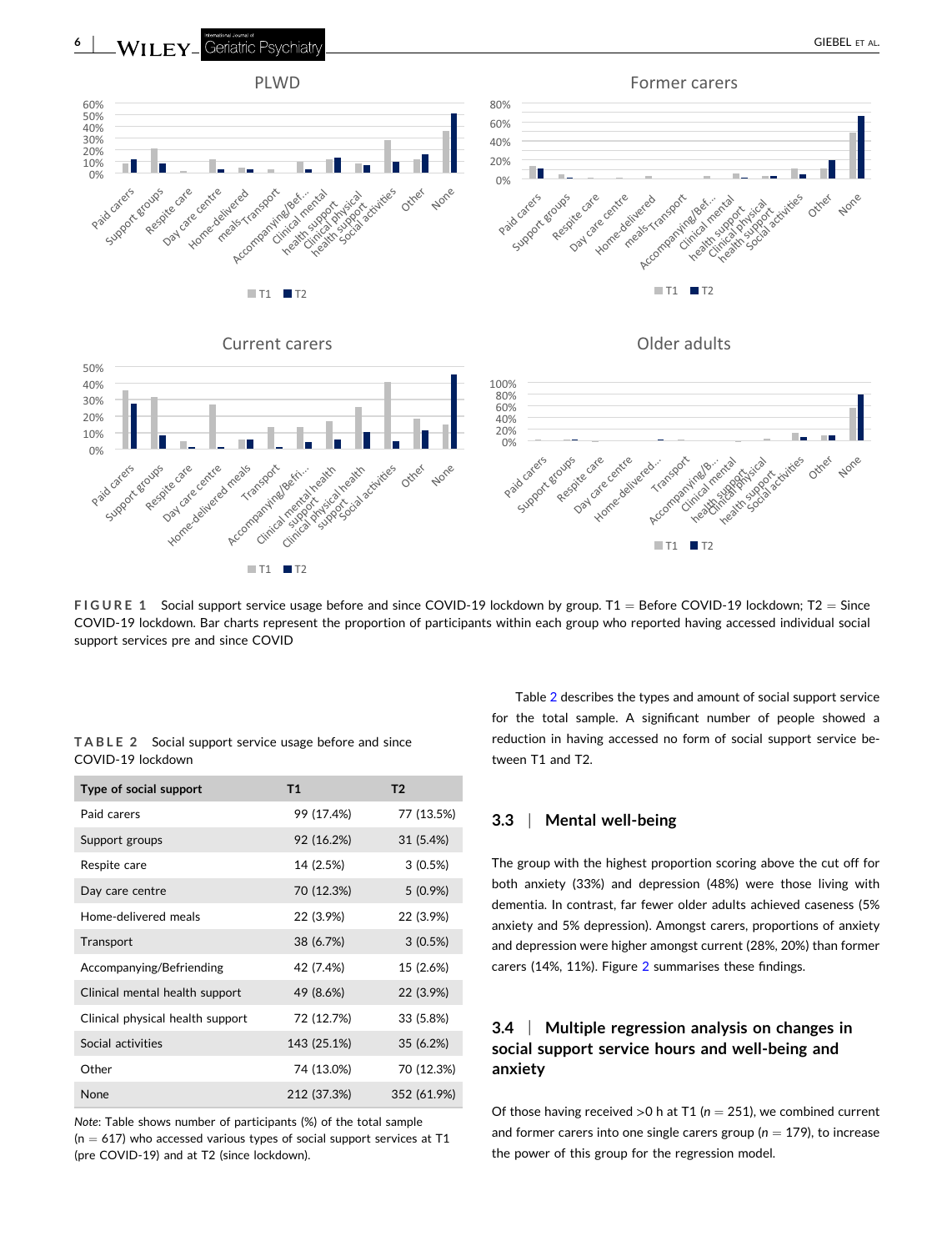

<span id="page-6-0"></span>

Geriatric Psychiatry **WILEY** 7

**FIGURE 2** Prevalence of anxiety and depression by group. The diagram shows the proportion of PLWD, carers, and older adults who scored 10 or above on the GAD‐7 or PHQ‐ 9 for anxiety and depression, respectively. OAs, Older adults; PLWD, People living with dementia

Bivariate correlation analysis prior to the regression modelling shows that for PLWD, variation in social support hours was significantly related only to higher GAD‐7 scores (*p* < 0.05), not the SWEMWBS ( $p = 0.392$ ) or PHQ-9 ( $p = 0.862$ ). For carers, variation in social support hours was significantly related to the reduced scores on the SWEMWBS ( $p < 0.01$ ), not the GAD-7 ( $p = 0.777$ ) or the PHQ-9 ( $p = 0.475$ ). For older adults, hours were significantly related to reduced scores on the SWEMWBS (*p* < 0.05) and higher scores on the GAD-7 ( $p < 0.05$ ), not the PHQ-9 ( $p = 0.155$ ).

Four multiple regression analyses were conducted (see Table [3](#page-7-0) for further details). Variation in social support service hours were significantly related with anxiety in PLWD ( $p < 0.05$ ), mental wellbeing in carers (*p* < 0.05), and mental well‐being and anxiety in older adults ( $p$  < 0.05;  $p$  < 0.05), all of whom had received at least some weekly hours pre COVID. When running the multiple regression analysis for carers with current carers only, results were comparable to the model with both former and current carers merged, but variation in hours of social support service usage failed to achieve statistical significance (*p* > 0.05). Higher levels of variation in hours of support were related to higher levels of anxiety and lower levels of well-being. Other factors such as age, gender, years of education, living situation (alone/with others), and IMD quintiles were not found to be significantly associated.

# **4** <sup>|</sup> **DISCUSSION**

Our study is the first to quantify how the pandemic has impacted social support service availability, and to explore the impact of this on the lives of people affected by dementia as well as older adults across the UK. For those who had received social support services pre COVID, reductions in weekly social support service hours were significantly associated with reduced levels of well-being in carers and older adults and anxiety in PLWD and older adults. At this stage, we did not demonstrate a relationship with depression.

As a result of COVID‐related public health restrictions, nearly all forms of social support services, including day care centres, peer support groups, and social activities in the community, have had to stop face-to-face service provision at least temporarily. Among our sample, over a third received no support at all pre COVID, while the majority of people were found to not receive any form of social support since COVID. Social support services form a crucial part of post‐diagnostic dementia care and meeting the needs of older adults, many of whom experience high levels of loneliness.<sup>20</sup>

Among people affected by dementia and older adults, being unable to access support services since COVID was significantly related to reductions in well‐being and increases in anxiety. For PLWD, being unable to visit their usual support services predicted higher levels of anxiety. Our complementary qualitative research has found that both PLWD and unpaid carers experienced high levels of uncertainty about when and how services will resume. $12$  In the study, many PLWD were reported to not comprehend the public health restrictions of social distancing and lockdown, and whilst PLWD in the present study had mental capacity and completed the survey themselves, there may possibly also be an underlying issue of not comprehending the restrictions fully.

For carers, being unable to access previously utilised activities significantly predicted their well‐being. Unpaid carers provide a large proportion of dementia care, worth over £13 billion each year in the  $UK.<sup>21</sup>$  $UK.<sup>21</sup>$  $UK.<sup>21</sup>$  While carers might not always acknowledge themselves how much care they provide, ranging from preparing a hot meal to dressing the PLWD or supporting them to use the toilet, carers can become increasingly burdened as the dementia progresses and symptoms advance with PLWD requiring more support. $^{22}$  Accessing respite care and having some time to themselves whilst the PLWD is attending a day care centre is therefore crucial to support the carer. With COVID and restrictions in place, these opportunities have suddenly been taken away from carers, leaving them likely at a loss of how to adapt the care required for the PLWD. Carers are thus likely to have to pick up increased care hours, or merely get no respite from caring for someone 24/7, which might explain the significant association with their well‐being as evidenced in this study. However, former carers have also been affected, as the desire and need to access peer support after their relative has passed away stays in place for many carers. Therefore, findings clearly highlight the need for both current and former carers to continue accessing social support.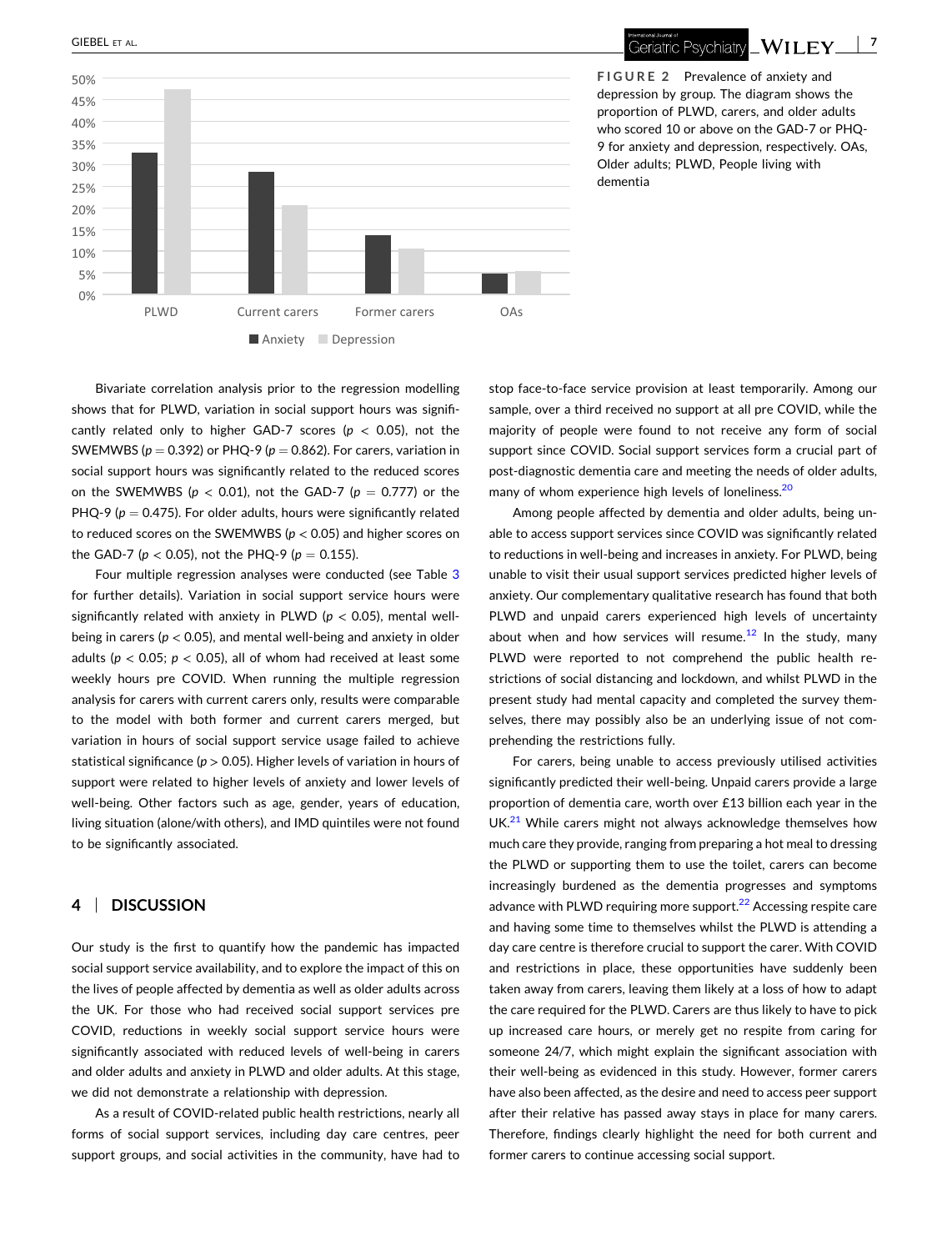<span id="page-7-0"></span>**8** | WILFY Geriatric Psychiatry **All and Structure Control** CIEBEL ET AL.

**TABLE 3** Multiple linear regression analyses on predictors of mental well‐being by group

|                                                        | <b>Beta</b> | Standard error | p-value | <b>Standardised beta</b> | 95% confidence interval |
|--------------------------------------------------------|-------------|----------------|---------|--------------------------|-------------------------|
| GROUP 1: People living with dementia ( $N = 30$ )      |             |                |         |                          |                         |
| GAD-7                                                  |             |                |         |                          |                         |
| Age                                                    | $-0.049$    | 0.110          | 0.659   | $-0.096$                 | $-0.275$ to 0.177       |
| Gender                                                 | 0.518       | 2.329          | 0.826   | 0.048                    | $-4.279$ to 5.316       |
| Years of education                                     | 0.377       | 0.229          | 0.113   | 0.295                    | $-0.095$ to 0.848       |
| Living situation                                       | $-2.684$    | 2.789          | 0.345   | $-0.197$                 | $-8.428$ to 3.060       |
| Variation in social support service hours <sup>a</sup> | 0.107       | 0.040          | 0.012   | 0.465                    | 0.025 to 0.188          |
| $R^2 = 0.305$ , $F(5, 25) = 2.196$ , $p = 0.087$       |             |                |         |                          |                         |
| GROUP 2: Carers ( $N = 172$ )                          |             |                |         |                          |                         |
| SWEMWBS                                                |             |                |         |                          |                         |
| Age                                                    | 0.081       | 0.032          | 0.014   | 0.199                    | 0.017 to 0.145          |
| Gender                                                 | 0.424       | 1.016          | 0.677   | 0.033                    | $-1.581$ to 2.428       |
| Variation in social support service hours              | $-0.034$    | 0.015          | 0.022   | $-0.171$                 | $-0.064$ to $-0.005$    |
| $R^2 = 0.084$ , $F(3, 169) = 5.172$ , $p < 0.01$       |             |                |         |                          |                         |
| GROUP 3: Older adults ( $N = 32$ )                     |             |                |         |                          |                         |
| SWEMWBS                                                |             |                |         |                          |                         |
| Age                                                    | $-0.265$    | 0.198          | 0.194   | $-0.302$                 | $-0.674$ to 0.145       |
| Years of education                                     | 0.240       | 0.381          | 0.535   | 0.129                    | $-0.547$ to 1.026       |
| Living situation                                       | 2.101       | 2.447          | 0.399   | 0.163                    | $-2.950$ to 7.152       |
| Variation in social support service hours              | $-0.452$    | 0.167          | 0.012   | $-0.471$                 | $-0.798$ to $-0.107$    |
| IMD quintile 1 <sup>b</sup>                            | $-3.069$    | 6.328          | 0.632   | $-0.213$                 | $-16.130$ to 9.992      |
| IMD quintile 2 <sup>b</sup>                            | $-1.200$    | 6.236          | 0.849   | $-0.088$                 | $-14.072$ to 11.671     |
| IMD quintile 3 <sup>b</sup>                            | $-4.837$    | 6.449          | 0.461   | $-0.308$                 | $-18.148$ to 8.474      |
| IMD quintile 4 <sup>b</sup>                            | 2.398       | 6.876          | 0.730   | 0.134                    | $-11.793$ to 16.590     |
| $R^2 = 0.409$ , $F(8, 24) = 2.077$ , $p = 0.080$       |             |                |         |                          |                         |
| GAD-7                                                  |             |                |         |                          |                         |
| Age                                                    | $-0.039$    | 0.139          | 0.778   | $-0.062$                 | $-0.322$ to 0.243       |
| Gender                                                 | $-0.574$    | 1.591          | 0.721   | $-0.059$                 | $-3.816$ to 2.667       |
| Years of education                                     | 0.044       | 0.267          | 0.870   | 0.034                    | $-0.500$ to 0.587       |
| Living situation                                       | $-0.402$    | 1.662          | 0.810   | $-0.045$                 | $-3.787$ to 2.982       |
| Variation in social support service hours              | 0.297       | 0.120          | 0.019   | 0.415                    | 0.052 to 0.542          |
| $R^2 = 0.163$ , $F(5, 32) = 1.249$ , $p = 0.310$       |             |                |         |                          |                         |

*Notes*: Levels of anxiety and mental well‐being are measured at one point in time. Bold highlighted *p*‐values indicate statistical significance.

Abbreviations: GAD‐7, Generalised Anxiety Disorder seven; IMD, Index of Multiple Deprivation; SWEMWBS, Short Warwick and Edinburgh Mental Well‐Being Scale.

<sup>a</sup>Variations in social support service hours  $=$  Weekly total hours at T2-T1.

<sup>b</sup>IMD quintile 5 (most disadvantaged) is the reference category.

COVID‐related closures were also significantly related to lower mental well‐being and higher levels of anxiety in older adults. In our sample, older adults had the highest proportion of those living alone (34%). They mostly accessed social activities in the community pre COVID, which include for example arts groups or other hobbies. These are important for enabling social inclusion and social interactions, and the link between social engagement and well‐being is well established in the literature.<sup>[23](#page-9-0)</sup> Previous research has shown a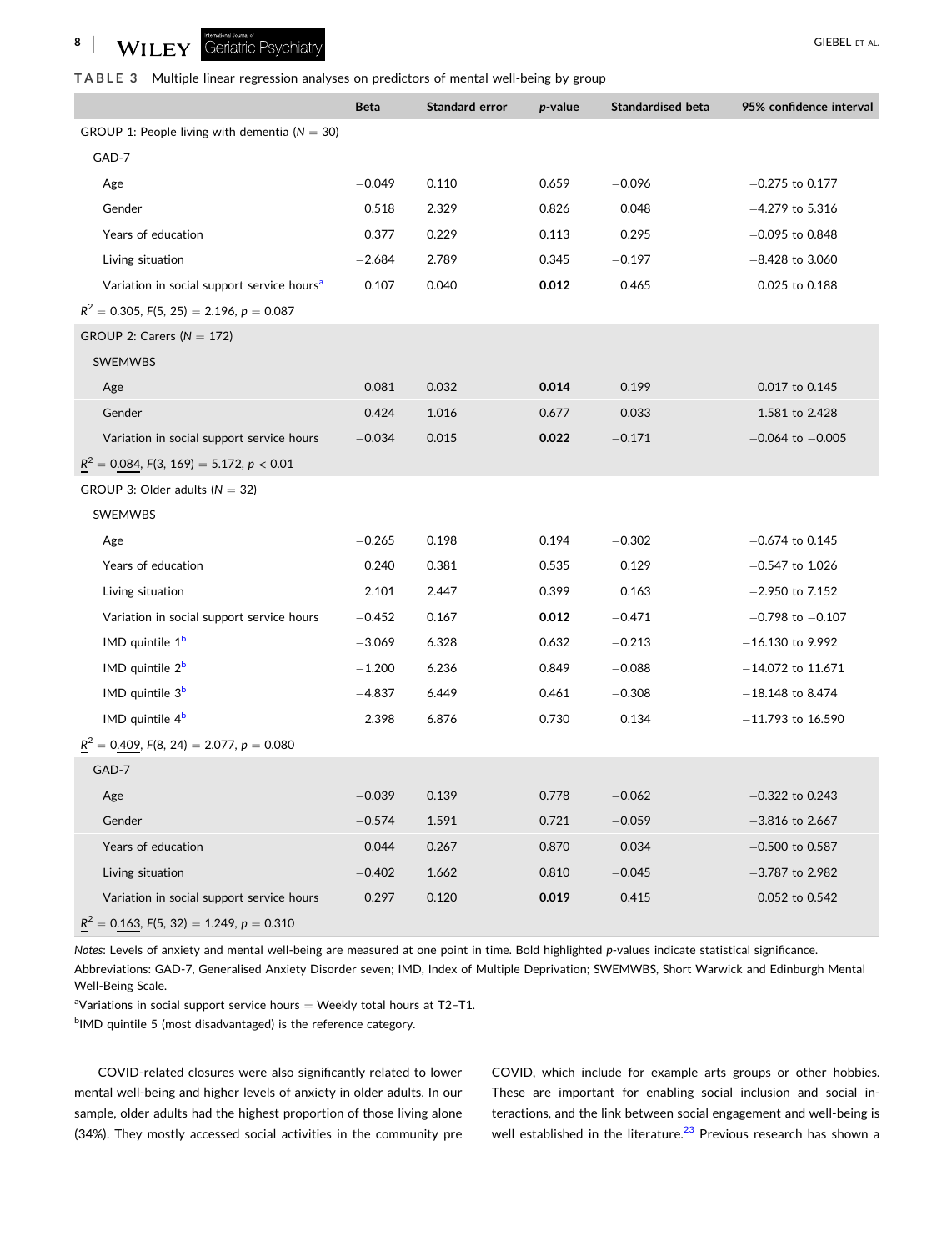<span id="page-8-0"></span>linear relationship between anxiety and social isolation, $24$  which is likely to explain our findings. However, the global pandemic in itself and the stress associated with this is likely to be related to high levels of anxiety also.

There are numerous strengths to this study, with a relatively large sample, with responses across the UK, and relatively high proportions of rare dementias. Some of the limitations relate to the sample demographics, as people were highly educated, predominantly from a White ethnic background and living in more affluent areas. This might also be linked to the fact that the majority of participants participated in the survey online and not over the phone, and thus not capturing people from more disadvantaged backgrounds who might not have Internet access. Whilst we approached black and minority ethnic (BAME) dementia support groups to share the survey link and study information, the majority of participants were from a White ethnic background. This somewhat limits the representativeness of our findings, as a recent report estimated that around 7% of PLWD in England and Wales are from a BAME.<sup>25</sup> Future surveys need to investigate these experiences particularly in people from lower socio‐economic backgrounds and those from minority ethnic groups, some of the worst affected groups from COVID-19. $26$  Considering the multi-pronged recruitment and sampling strategy, it was not possible to obtain a response rate. However, other recently published COVID‐19 surveys using similar sampling strategies<sup>14</sup> were equally not able to obtain a response rate, and thus our study adheres to other ongoing COVID‐19 survey methodologies. As part of this, while convenience sampling helped to recruit as large a sample as possible, it can be limiting as we did not purposefully recruit for people from minority groups for example, such as people from BAME. There may be problems with recall bias, particularly amongst those living with dementia. Some telephone interviewers noted that participants sometimes had to be asked in more depth about accessed support services, as they would otherwise not have reported certain types of support. This could have led to a general under-reporting of some social support service usage in our study. However, we are not aware of any currently routinely collected data on social service and social care provision. In addition, as part of this survey it was not possible to collect data on PLWD's dementia severity, such as via established measures (i.e., Clinical Dementia Rating Scale) or purely cognitive performance on measures (i.e., Mini Mental State Examination). Therefore, we are unable to state precisely how far advanced the condition was for PLWD. However, all PLWD are very likely to be in the very early to mild stages of the condition, as otherwise they would have been unable to complete the survey.

# **5** <sup>|</sup> **CONCLUSIONS**

Social support services are vital to support the mental well‐being of older adults and people affected by dementia. Our research demonstrated a link between COVID‐related service loss and detrimental impacts on these vulnerable groups. With public health restrictions such as social distancing likely to stay in place for some time to come, it is important to find ways to adapt these services to seeking alternative ways to re‐provide support to meet the needs of those requiring social support. This can in some way achieved by providing remote support services, which is very slowly being trialled with very little evidence to date though (Cheung & Peri<sup>27</sup>; Goodman-Casanova et al. $^{28}$ ). However, remote service support does not substitute face‐to‐face support, so that a right mix of different formats needs to be provided, in a safe environment, to enable older adults and people affected by dementia access support services throughout the pandemic. There is evidence that social support reduces the risk of care home admissions and unplanned hospital admissions. Therefore, it is important to act now and enable pre‐ pandemic levels of social support, if not better, as otherwise health care and social care services will be overburdened with increased rates of cost‐intensive care home admissions and healthcare visits.

## **ACKNOWLEDGEMENT**

This study would not have been possible without all the PLWD, unpaid carers, and older adults taking part. This research is supported by a grant awarded to the authors by the University of Liverpool COVID‐19 Strategic Research Fund in 2020. This is also independent research funded by the National Institute for Health Research Applied Research Collaboration North West Coast (ARC NWC). The views expressed in this publication are those of the author(s) and not necessarily those of the National Institute for Health Research or the Department of Health and Social Care. The University of Bradford QR Research Fund also supported part of this study.

#### **CONFLICT OF INTEREST**

We declare no competing interests.

#### **AUTHOR CONTRIBUTIONS**

Clarissa Giebel conceptualised the study. Clarissa Giebel, Claudia Cooper, and Mark Gabbay developed the study analysis in consultation with the team. Daniel Pulford managed recruitment. Clarissa Giebel performed data analysis and draughted the manuscript. All coauthors interpreted the findings jointly, provided feedback on drafts of the manuscript, and approved the final draft.

# **DATA AVAILABILITY STATEMENT**

The data that support the findings of this study are available from the corresponding author upon reasonable request.

#### **ORCID**

*Clarissa Giebel* <https://orcid.org/0000-0002-0746-0566> *Claudia Cooper* <https://orcid.org/0000-0002-2777-7616>

## **ENDNOTE**

<sup>1</sup> One case reported 168 weekly hours of variations in social support services.